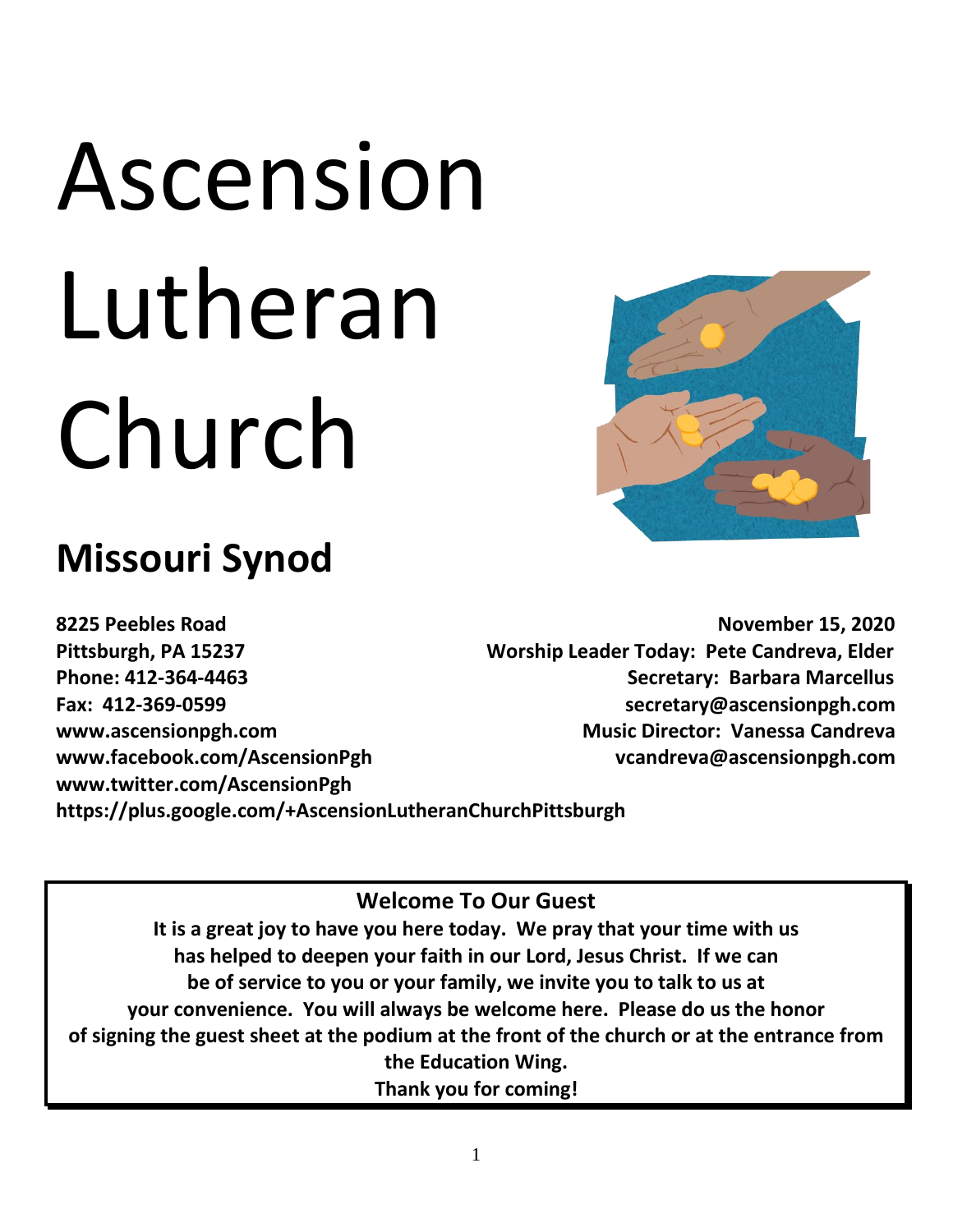#### **TWENTY-FOURTH SUNDAY AFTER PENTECOST November 15, 2020 Worship Service - 9:30 AM**

#### **AS WE GATHER**

We read today about three servants. All three received a good and gracious gift from their master. Two were good and faithful. One was evil and faithless. Two reflected the goodness and faithfulness of their master. One refused to act like his master and was punished for his insolence. Consider Jesus, our good and faithful Master, and all that He has done for us and our salvation. As we follow Him, we reflect His goodness and faithfulness.

### **WELCOME Pete Candreva**, Elder *(stand)* **OPENING HYMN: "Take My Life and Let It Be"**LSB 783, vs. 1, 2, 5, & 6 **Take my life and let it be Consecrated, Lord, to Thee; Take my moments and my days, Let them flow in ceaseless praise. Take my hands and let them move At the impulse of Thy love; Take my feet and let them be Swift and beautiful for Thee. Take my will and make it Thine, It shall be no longer mine; Take my heart, it is Thine own, It shall be Thy royal throne. Take my love, my Lord, I pour At Thy feet its treasure store; Take myself, and I will be Ever, only, all for Thee.**

#### **INVOCATION**

Elder: In the name of the Father and of the  $+$  Son and of the Holy Spirit. **People: Amen.**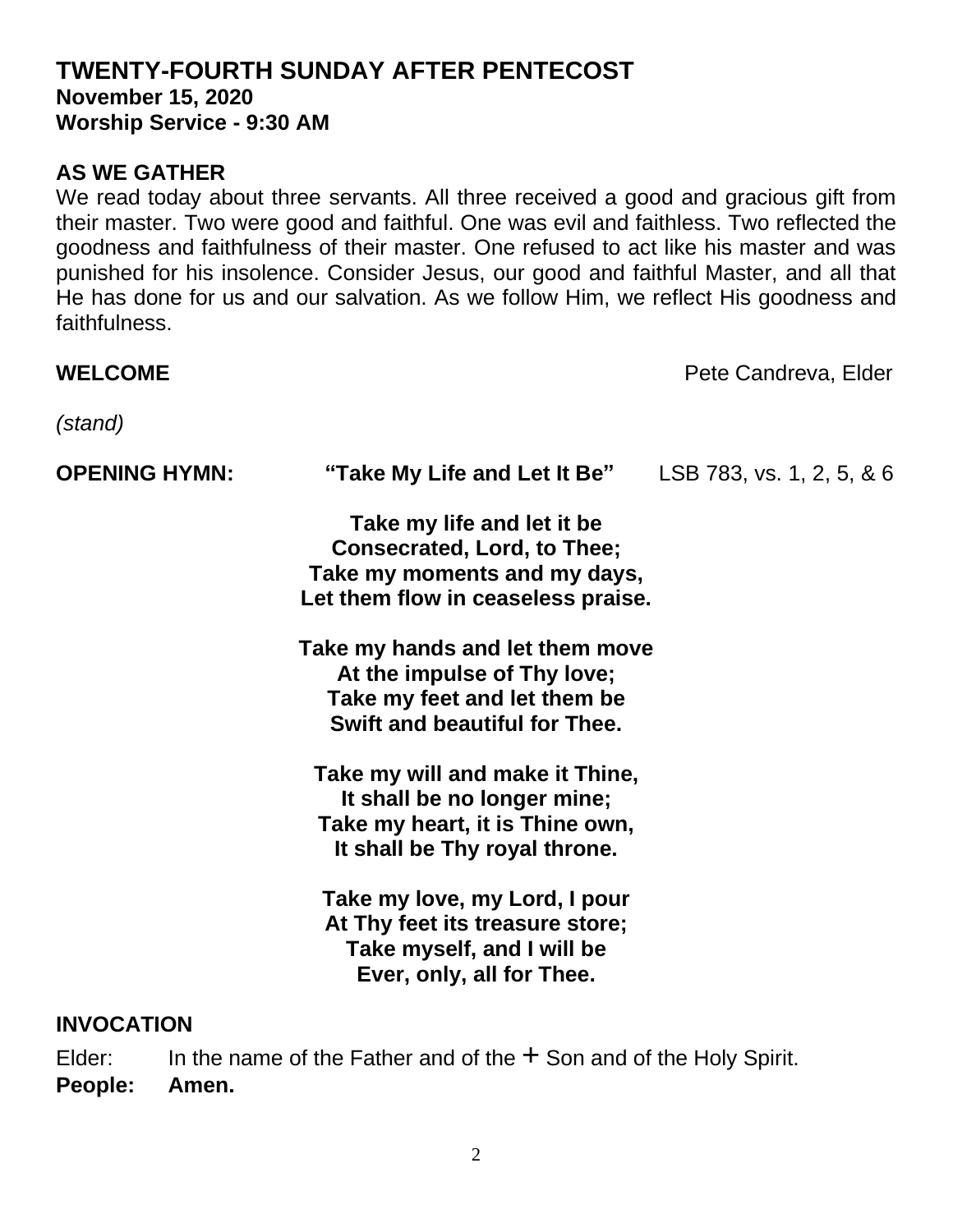#### **TIME OF CONFESSION AND FORGIVENESS**

Elder: Indeed, our heavenly Father has done wonderful things for us. He has given us more than we could ever ask for or imagine. Yet, there have been times when we have been ungrateful for God's gifts, times when we have been lazy and selfish with what He has given us, times when we have been unfaithful servants. Yet, our heavenly Father invites us to return to Him and ask for His forgiveness.

#### *Silence for reflection.*

Elder: Heavenly Father,

**People: we confess that we have not been faithful with all of the good gifts You have given us. We have sinned in our thoughts, words, and actions. We have failed by our inactivity. Forgive us, renew us, and lead us, O Lord, that we might be restored as Your servants.**

Elder: God hears your confession and has promised to be with you always. Almighty God in His mercy has given His Son, Jesus Christ, to die and rise for you and for His sake forgives you all your sins.

**People: Amen. We are forgiven. We are restored in Jesus.**

*(sit)*

**OLD TESTAMENT:** Zephaniah 1:7–16 *(The Day of the Lord is near.)*

**EPISTLE:** 1 Thessalonians 5:1–11 *(Let us live as children of the light.)*

*(stand)*

**HOLY GOSPEL:** Matthew 25:14–30 *(The parable of the talents)*

*Congregation reads together:*

**<sup>14</sup> "For it will be like a man going on a journey, who called his servants and entrusted to them his property. <sup>15</sup> To one he gave five talents, to another two, to another one, to each according to his ability. Then he went away. <sup>16</sup> He who had received the five talents went at once and traded with them, and he made five talents more. <sup>17</sup> So also he who had the two talents made two talents more. <sup>18</sup> But he who had received the one talent went and dug in the ground and hid his master's money. <sup>19</sup> Now after a long time the master of those servants came and settled accounts with them. <sup>20</sup> And he who had received the five talents came forward, bringing five talents more, saying, 'Master, you delivered to me five talents; here I have made five talents more.' <sup>21</sup> His master said to him, 'Well done, good and faithful servant. You have been faithful over a little; I will set you over much. Enter into the joy of your master.' <sup>22</sup> And he also who had the two talents**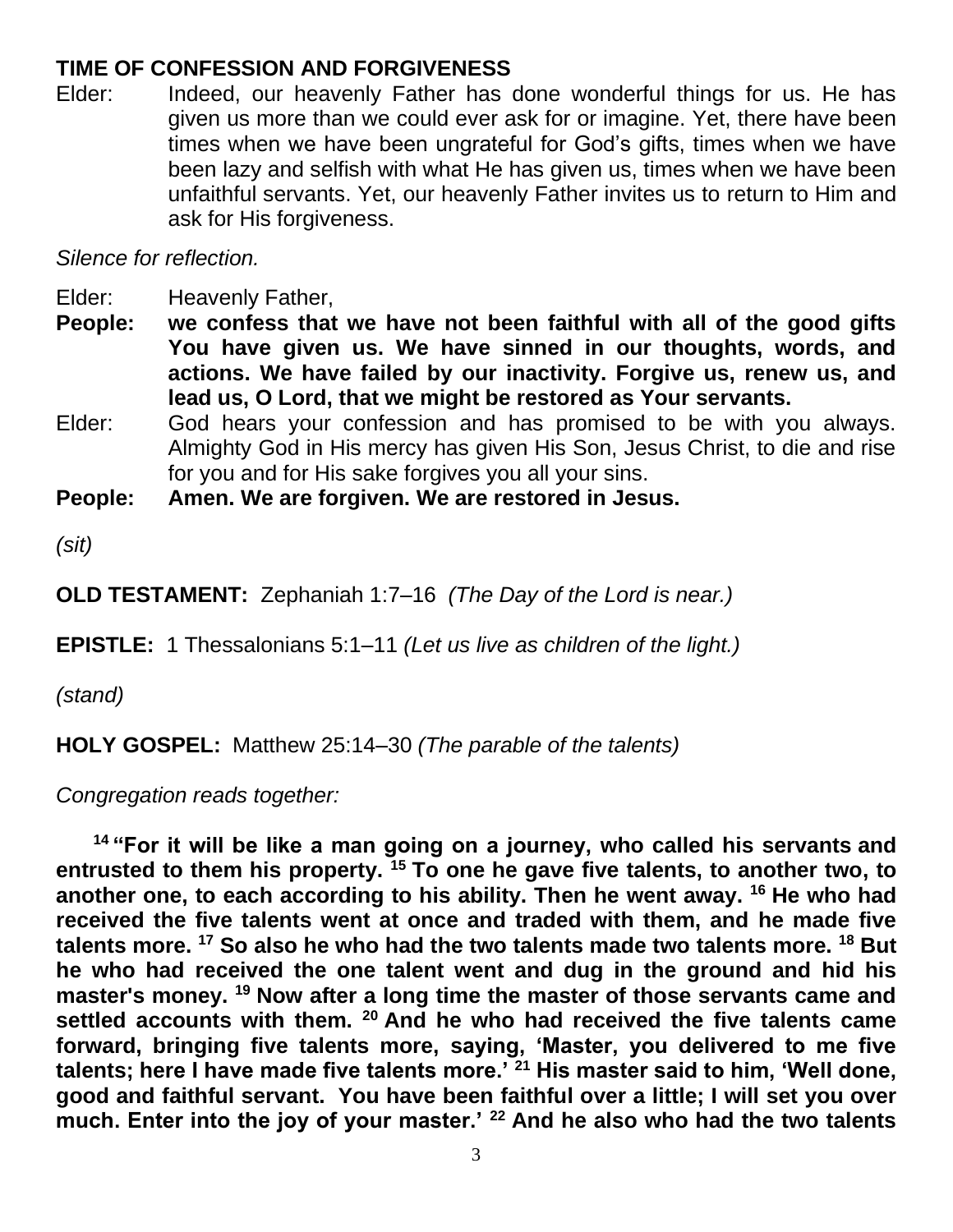**came forward, saying, 'Master, you delivered to me two talents; here I have made two talents more.' <sup>23</sup> His master said to him, 'Well done, good and faithful servant. You have been faithful over a little; I will set you over much. Enter into the joy of your master.' <sup>24</sup> He also who had received the one talent came forward, saying, 'Master, I knew you to be a hard man, reaping where you did not sow, and gathering where you scattered no seed, <sup>25</sup> so I was afraid, and I went and hid your talent in the ground. Here you have what is yours.' <sup>26</sup> But his master answered him, 'You wicked and slothful servant! You knew that I reap where I have not sown and gather where I scattered no seed? <sup>27</sup> Then you ought to have invested my money with the bankers, and at my coming I should have received what was my own with interest. <sup>28</sup> So take the talent from him and give it to him who has the ten talents. <sup>29</sup> For to everyone who has will more be given, and he will have an abundance. But from the one who has not, even what he has will be taken away. <sup>30</sup> And cast the worthless servant into the outer darkness. In that place there will be weeping and gnashing of teeth.'**

**HYMN OF THE DAY: "Lord, Help Us Walk Your Servant Way" LSB 857, vs. 1, 2, 3, & 5**

**Lord, help us walk Your servant way Wherever love may lead And, bending low, forgetting self, Each serve the other's need.**

**You came to earth, O Christ, as Lord, But pow'r You laid aside. You lived Your years in servanthood; In lowliness You died.**

**No golden scepter but a towel You place within the hands Of those who seek to follow You And live by Your commands.**

**Lord, help us walk Your servant way Wherever love may lead And, bending low, forgetting self, Each serve the other's need.**

*(sit)*

**SERMON: "But God, a Journey Through the Covenants"** Pete Candreva, Elder

*(stand)*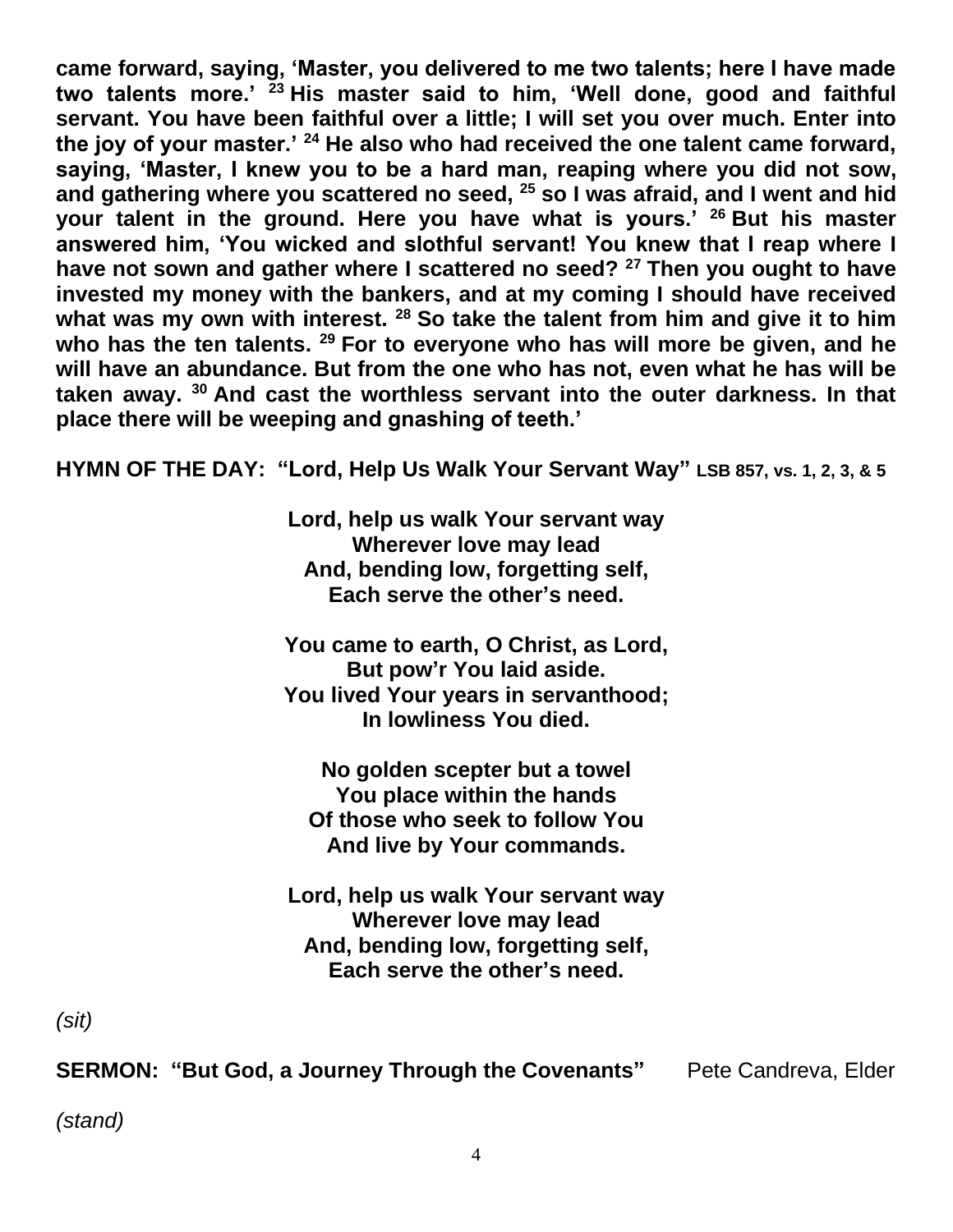#### **NICENE CREED**

**I believe in one God, the Father Almighty, maker of heaven and earth, and of all things visible and invisible.**

**And in one Lord Jesus Christ, the only-begotten Son of God, begotten of His Father before all worlds, God of God, Light of Light, very God of very God, begotten not made, being of one substance with the Father, by whom all things were made, who for us men and for our salvation came down from heaven and was incarnate by the Holy Spirit of the virgin Mary and was made man, and was crucified also for us under Pontius Pilate. He suffered and was buried. And the third day He rose again according to the Scriptures and ascended into heaven and sits at the right hand of the Father. And He will come again with glory to judge both the living and the dead, whose kingdom will have no end.**

**And I believe in the Holy Spirit, the Lord and giver of life, who proceeds from the Father and the Son, who with the Father and the Son together is worshiped and glorified, who spoke by the prophets. And I believe in one holy Christian and apostolic Church, I acknowledge one Baptism for the remission of sins, and I look for the resurrection of the dead and the life of the world to come. Amen.**

*(sit)*

#### **OFFERTORY MEDITATION SONG: "But God"**

*(stand)*

#### **PRAYERS OF THE CHURCH**

Elder: Dear heavenly Father, You have placed us in various vocations for the sake of Your people. Strengthen us when we face challenges and trials that would tempt us to abandon Your Church. Forgive us when we go astray. Bring back all those who have wandered from the faith. Hear our prayer, O Lord.

#### **People: Give ear to our pleas for mercy.**

Elder: Lord, raise up good and faithful servants in Your Church, that we work together for the common good and spread the good news of Your kingdom to all nations. Hear our prayer, O Lord.

**People: Give ear to our pleas for mercy.**

- Elder: Lord, raise up good and faithful servants in the governments of the world, that citizens of all nations might be treated with fairness and justice. Hear our prayer, O Lord.
- **People: Give ear to our pleas for mercy.**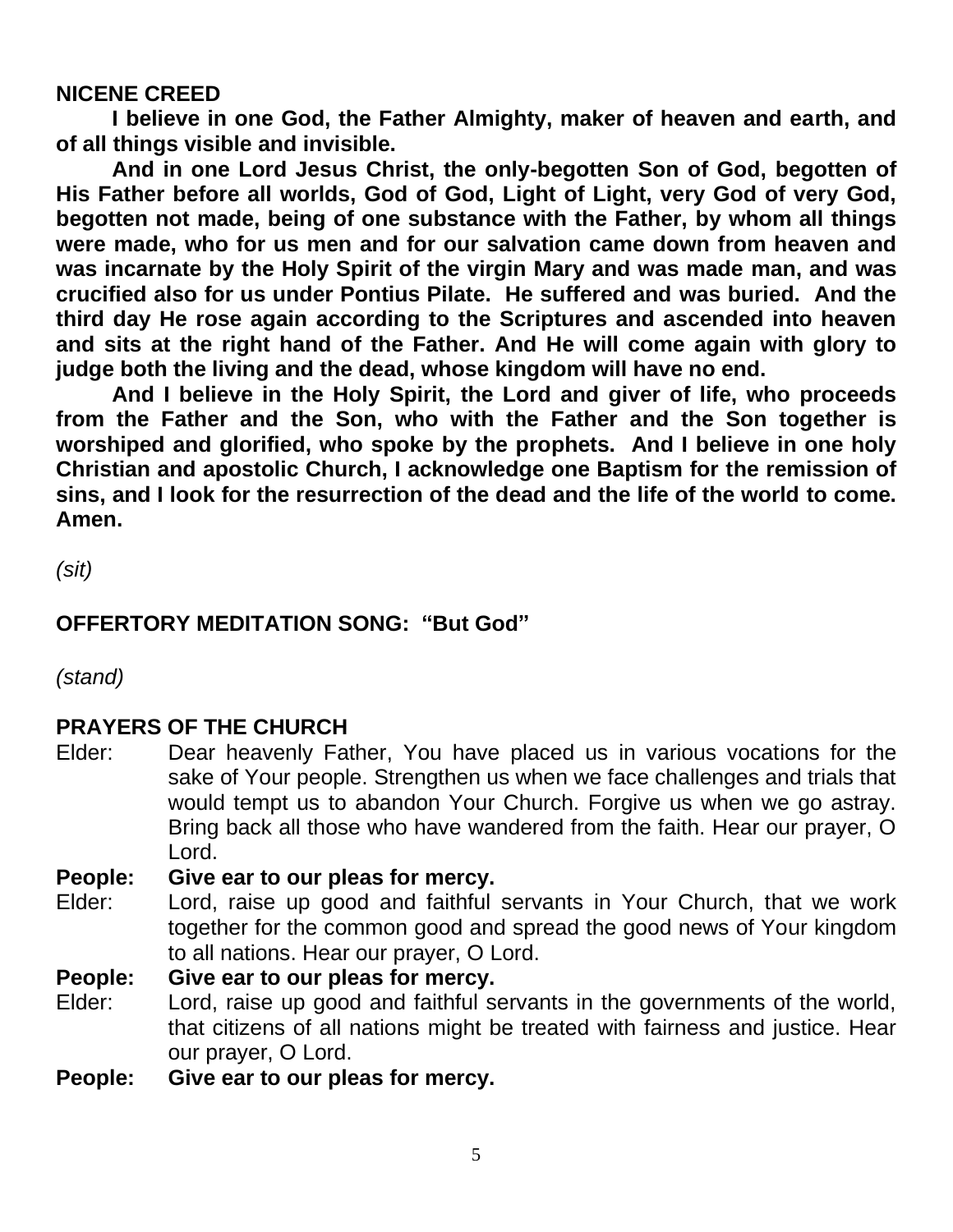Elder: Lord, the day of Jesus' return is drawing near. Give us patience and faith as we await His return. Embolden us to serve our neighbors and never grow weary of doing good. Hear our prayer, O Lord.

#### **People: Give ear to our pleas for mercy.**

Elder: Lord, disease and devastation have infected so much of Your creation, but we know Your healing is always close at hand. Be with all those who suffer now through abuse, illness, and injustice, [*especially* . . . *individual prayer requests may be spoken at this time followed by the petitioner saying "Lord, in Your mercy" after each request.*] Heal them according to Your will, and send justice for the oppressed. Hear our prayer, O Lord.

#### **People: Give ear to our pleas for mercy.**

Elder: Lord, by the resurrection of Your Son, death has been destroyed. Yet each human being still faces earthly death. We bring before You all those who are mourning the death of loved ones. Comfort them with the hope of the resurrection to eternal life. Hear our prayer, O Lord.

#### **People: Give ear to our pleas for mercy.**

- Elder: Into Your hands, O Lord, we commend all for whom we pray, trusting in Your mercy; through Jesus Christ, Your Son, our Lord.
- **People: Amen.**
- **LORD'S PRAYER**

#### **THE WORDS OF INSTITUTION**

#### **PEACE**

- Elder: The peace of the Lord be with you always.
- **People: And also with you.**

#### **HOLY COMMUNION**

Congregants are welcome to take a Communion kit from the Narthex near the front door, and will be invited to take Communion in the pews at this time.

#### **HOLY COMMUNION**

*(sit)*

#### **ANNOUNCEMENTS**

*(stand)*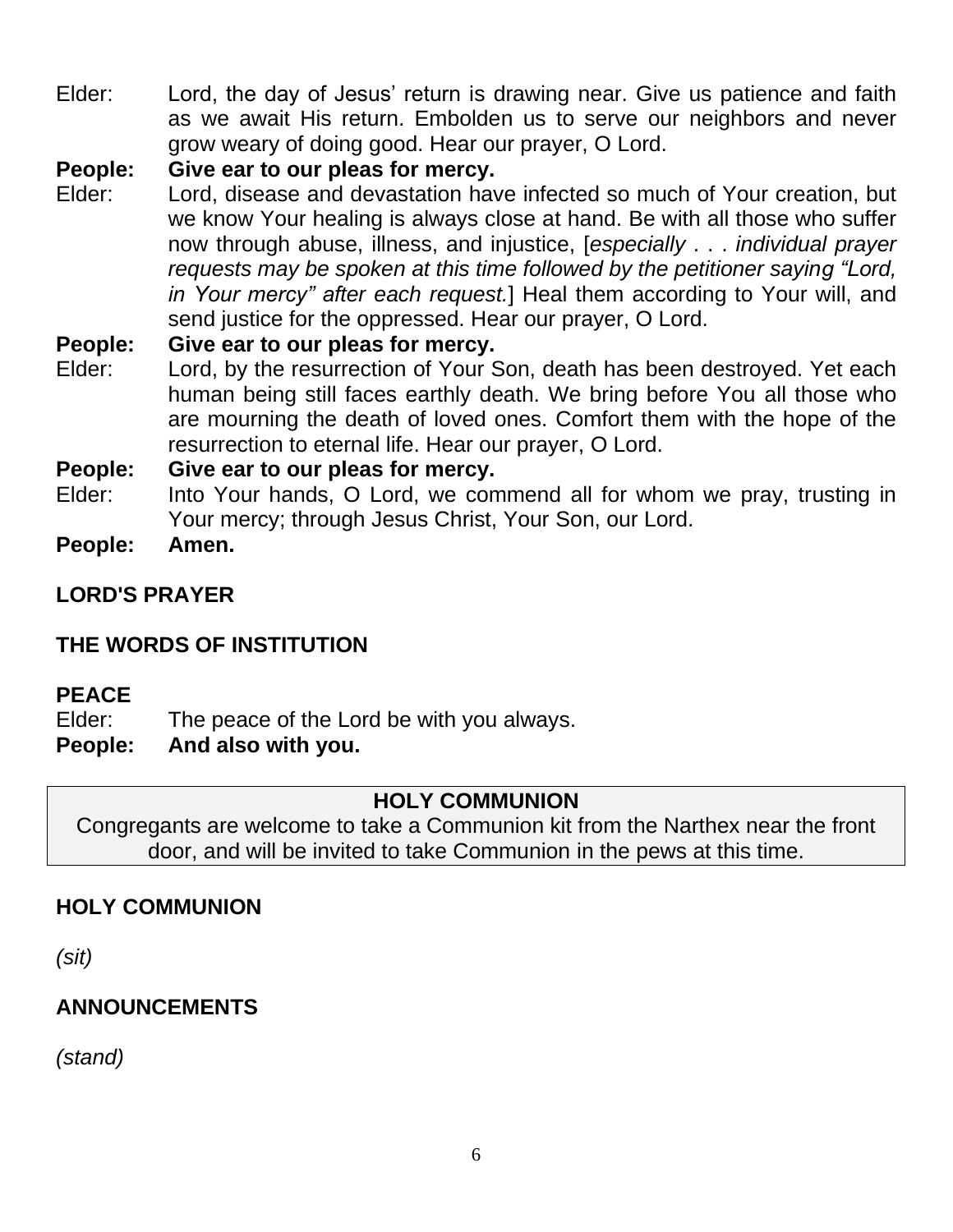**THE BLESSING The Lord bless us and keep us. The Lord make His face to shine upon us and be gracious unto us. The Lord lift up His countenance upon us and give us peace.** 

**CLOSING SONG: "Jesus, You Alone"**

Elder: Go in peace and **People: serve the Lord.**

#### **LOOKING AHEAD: The assigned readings of the Church Calendar for next week are Ezekiel 34:11-16, 20-24, 1 Corinthians 15:20-28, and Matthew 25:31-46.**

#### **OUR MISSION AND VISION STATEMENT**

Acknowledging the great gift of God the Father in sending His Son, Jesus Christ, as our Savior, we the people of Ascension Lutheran Church, as guided by the Holy Spirit, are committed to the furtherance of God's Kingdom. We will share and live the Gospel in our homes, our church, our community, and the world. Motivated by Christ's love for us, we are dedicated to spiritual growth and unity, worship and fellowship, and compassionate service. We recognize this as our common purpose and pray that God will enable us by His strength and wisdom to seek His will.

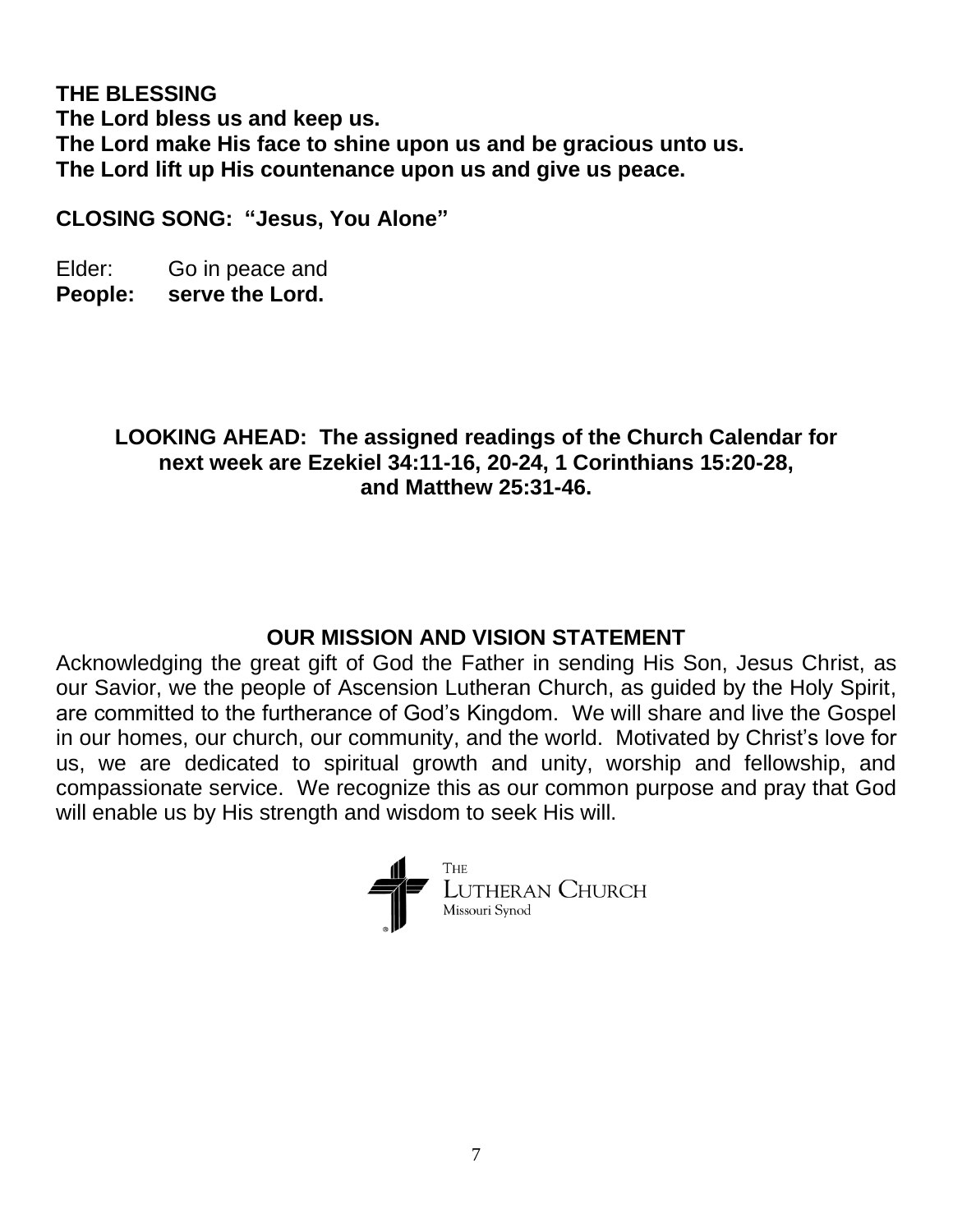#### **MINISTRY OF THE WORD**

Hearing from God - "Speak, for your servant is listening." 1 Samuel 3:10b

#### **Sermon Notes:**

#### **Questions:**

#### **Isaiah 55:11**

"... so is my word that goes out from my mouth: It will not return to me empty, but will accomplish what I desire and achieve the purpose for which I sent it."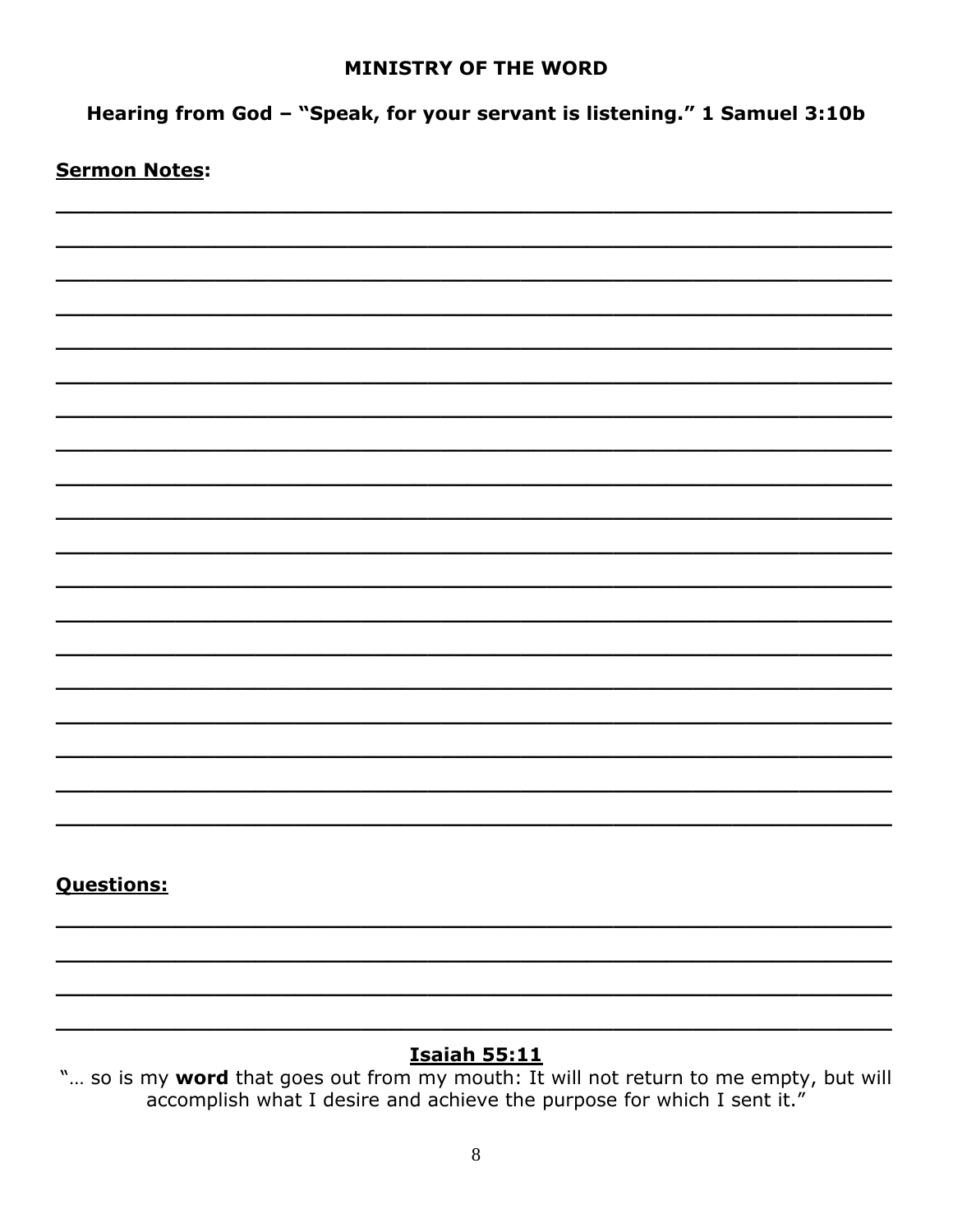#### **ASCENSION NEWS – NOVEMBER 15, 2020**

**THANK YOU** to Pete Candreva (Elder) for leading us in worship today.

**IMPORTANT** – **EVERYONE please sign in** on one of the attendance sheets located at the Narthex or the Education Wing entrances.

**FACE COVERINGS** – Please wear face coverings indoors in all parts of the building (those who are over age two [2] and medically able to do so). If you forgot a face covering, there are some available in the Narthex and at the office entrance.

**SOCIAL DISTANCING** – Please practice social distancing in the Sanctuary (six [6] feet between households), and seating in every other pew. Please do not linger inside the building entrances/exits prior to and following worship services. Please enjoy the outside as you visit from six (6) feet apart!

**HAND SANITIZER** – Hand sanitizer is available in the Narthex, Fellowship Hall, and at the office entrance for your use.

**HOLY COMMUNION** – To avoid excessive contact on Communion Sundays, there will be prepackaged Communion packets in the Narthex as you walk in. We ask you pick them up on your way to your seat. When Communion time happens, during the service, we will all partake as a community.

**BUILDING RESTRICTIONS** – To limit the need for cleaning and disinfection, the classroom areas will be taped off. *If anyone needs to comfort a child, we will temporarily ask parents to use the Narthex.*

**OFFERINGS** – Since the offering plate will not be passed during the service, an offering plate will be available in the Narthex for you to present your gifts as you exit or arrive.

**CHILDREN'S BAGS** – Children's bags will be stored in the closet to the right of the main entrance. Please feel free to take one (or more) from the closet on your first visit and keep it in your car for your kids' use during services. Please do not put any bags back in the closet.

**HELP NEEDED** – We are looking for volunteers to wipe down the handrails after the services. Please see Pete Candreva if you can help.

**A CONGREGATIONAL MEETING** will be held immediately following the worship service **TODAY** in person and via Zoom.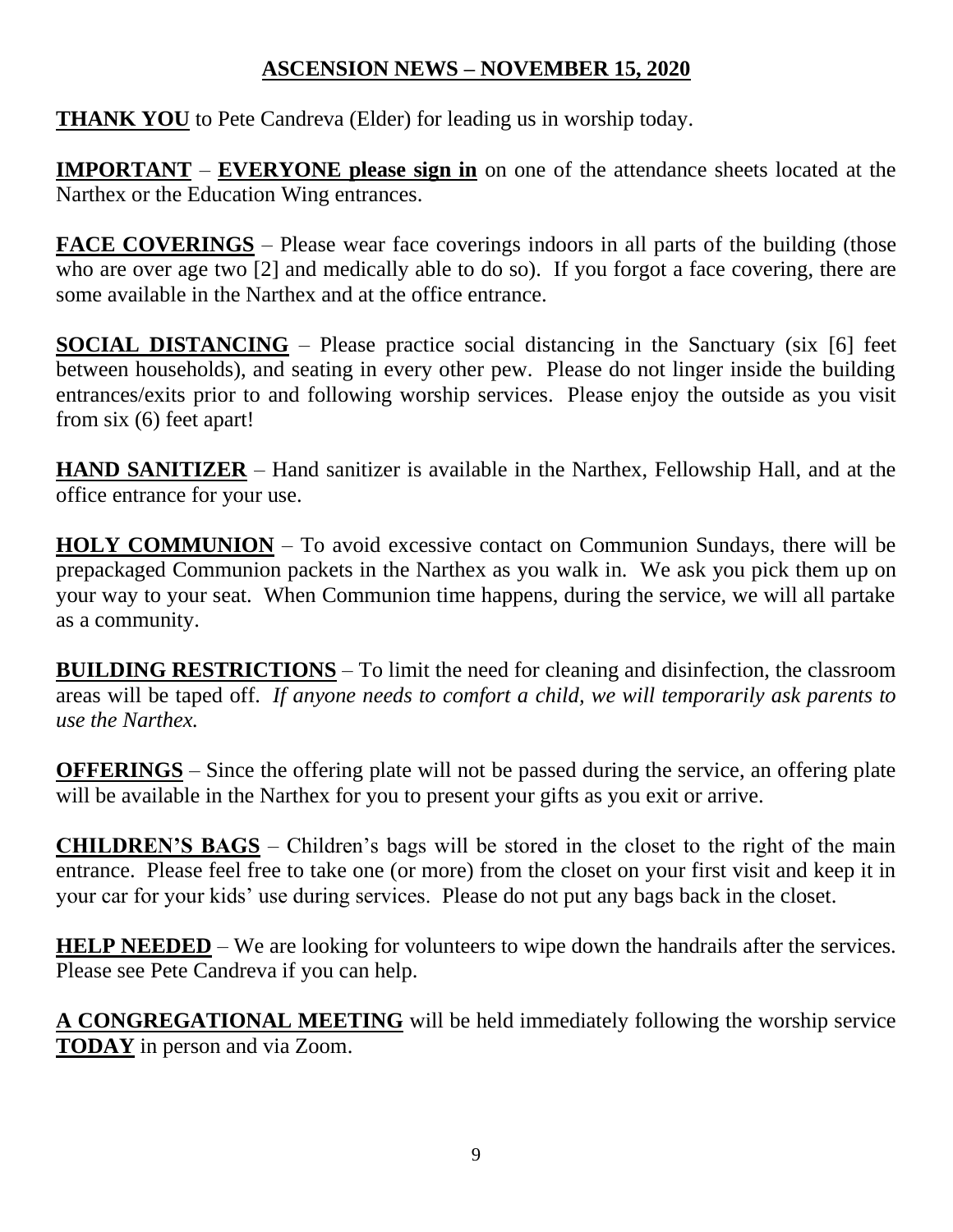| <b>ELDERS:</b> Mike Fiffik / Cooper Blake / Bob Booth / Pete Candreva / David Dille / Darryl Gunther |  |
|------------------------------------------------------------------------------------------------------|--|
|                                                                                                      |  |
|                                                                                                      |  |
| ATTENDANCE 11/08/20: WORSHIP  43; CHRISTIAN EDUCATION:  13                                           |  |

#### **HAPPY BIRTHDAY!**

November 17: Janine Nicolette; November 18: Kyle Agostino, Trish Young November 21: Flo Pizzica

**ALTAR FLOWERS** are given today by Bob and Karen Booth in honor of their granddaughter Aria's birthday.

**ALTAR FLOWERS** are given today by Janet and Bill Seitz in memory of Janet's dad, Larry Spindler, Sr.

**IN CHRIST WE EXTEND OUR LOVE AND SYMPATHY** to Ruth Holmes, Mark Kitzki and the Kitzki family. Phyllis Kitzki went to be with her Lord and Savior on November 11, 2020. Please keep Phyllis' family in your prayers, and may God be with them during this difficult time.

**THE ADULT BIBLE STUDY,** *Vanishing Grace,* continues after the congregational meeting today in the Fellowship Hall and via Zoom.

**THE NEWSLETTER DEADLINE** is **today**. Please submit any articles/announcements/meeting dates, etc., for the newsletter or December calendar to Barb via her email at [secretary@ascensionpgh.com](mailto:secretary@ascensionpgh.com) or her mailbox in the Narthex. Thank you!

**OPERATION CHRISTMAS CHILD** – Time is running out! **Next Sunday** (November 22nd) at Noon **is the deadline** for bringing in your shoeboxes. There are still lots of boxes available. You can also pack a shoebox online. Follow this link to build one online and have it counted towards Ascension's total: [https://build-a-shoebox.samaritanspurse.org/view/a7d21c0d-18bb-](https://build-a-shoebox.samaritanspurse.org/view/a7d21c0d-18bb-43df-a53a-2ab5bf18687d)[43df-a53a-2ab5bf18687d.](https://build-a-shoebox.samaritanspurse.org/view/a7d21c0d-18bb-43df-a53a-2ab5bf18687d) Check out Ascension's website for more details.

**BULLETINS** and **CHILDREN'S BULLETINS** are available on our website: [www.ascensionpgh.com.](http://www.ascensionpgh.com/)

**CARD SHOWER FOR PASTOR THOMPSON** – We will be having a card shower (or letters or the kids can draw pictures) for Pastor Thompson. Please send or bring in your cards/letters/pictures by **November 20**. For more information, please see Karen Booth.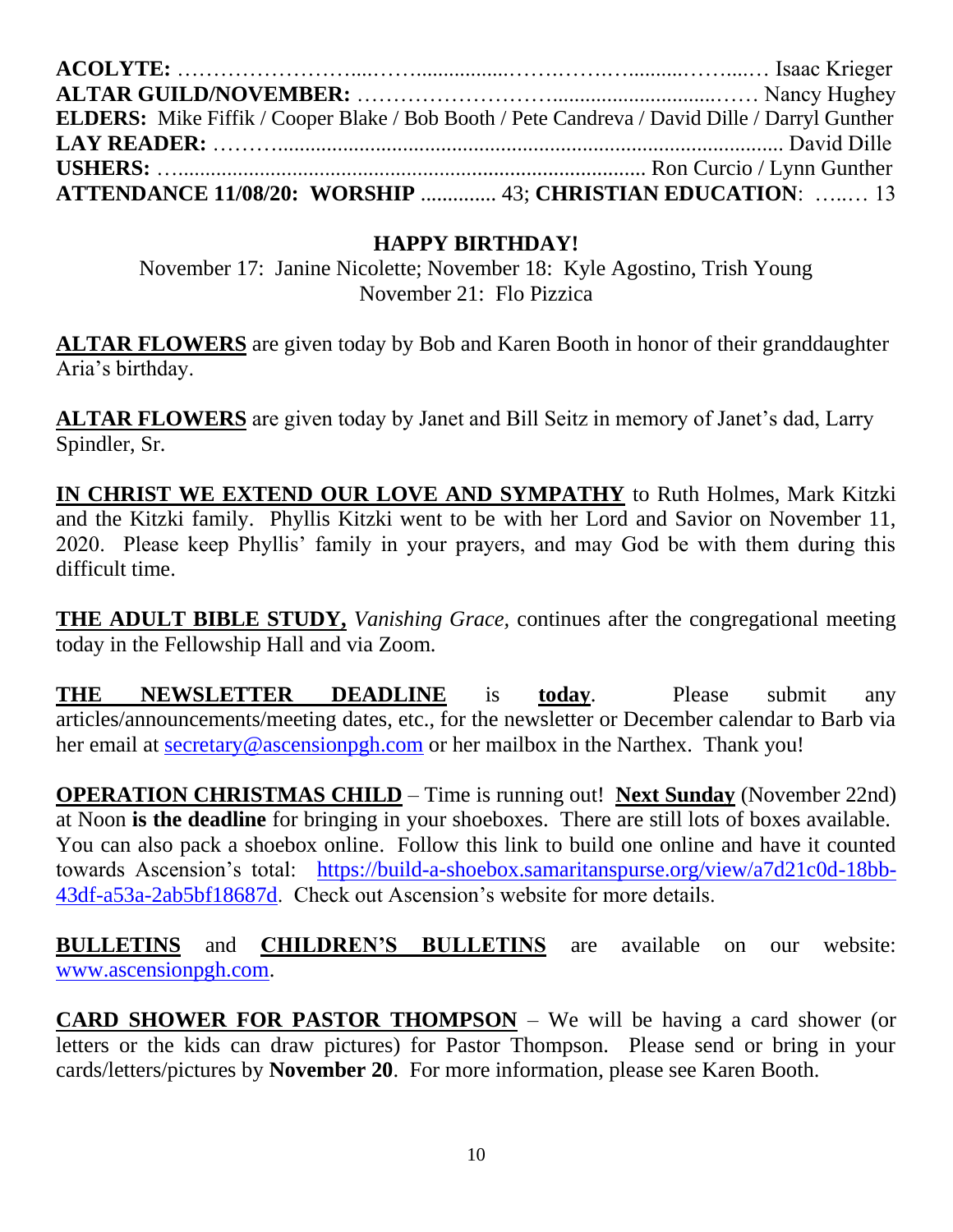**PRAYER AND PRAISE GROUP** is meeting via Zoom. Join us on **Wednesday**, (November 18) from 10 AM to 11 AM and then every Wednesday thereafter until we are able to meet in person. If you have any questions or need prayer, please call me at 808-295-1835. In the Love of Jesus, Bob Booth

**ADVENT CALENDARS** have been mailed to many of our children. Extra calendars are also available in the Narthex (along with envelopes in case you need to mail yours). Paper calendars are also available for older teens, adults, or families. Evangelism/Outreach Board

**LCMS STEWARDSHIP NOTE – Matthew 25:30a – "And cast the worthless servant into the outer darkness."** Why did the worthless servant act the way he did? Because of what he believed about the Master. He didn't trust or love the Master. So, his actions did not demonstrate love and trust but rather hate and mistrust. It's the same with us, but in reverse. Since we know our Lord God to be faithful and kind, we desire to serve Him and render faithful service with what He has given us.

**THRIVENT CHOICE** – Do you own any Thrivent products (life insurance, IRA, etc.)? If you do, you might be eligible to direct FREE money from Thrivent to Ascension. In 2019 Ascension received \$2,132 and so far in 2020 we have received \$2,500. This is at no cost to you. Follow the link below for more information and to see if you're eligible. Don't pass up free money for Ascension! [https://www.thrivent.com/what-we-offer/generosity/thrivent](https://www.thrivent.com/what-we-offer/generosity/thrivent-choice.html?utm_source=vanity&utm_campaign=membership&utm_medium=print&utm_term=thriventchoice)[choice.html?utm\\_source=vanity&utm\\_campaign=membership&utm\\_medium=print&utm\\_term](https://www.thrivent.com/what-we-offer/generosity/thrivent-choice.html?utm_source=vanity&utm_campaign=membership&utm_medium=print&utm_term=thriventchoice) [=thriventchoice](https://www.thrivent.com/what-we-offer/generosity/thrivent-choice.html?utm_source=vanity&utm_campaign=membership&utm_medium=print&utm_term=thriventchoice)

**COMMUNION AT HOME** – We are making Communion at home available for members who are unable to attend services live at Ascension. If you would like to participate, please contact the church office to make arrangements to either pick up Communion kits or have them mailed to you. These kits have been consecrated and are to be used ONLY while viewing the Sunday worship service live (i.e. Sundays at 9:30 AM only). They are not intended for use while viewing recordings of services. If you have any questions, please contact any of the Elders for details.

**PENNIES FOR JESUS** – Our mission at this time is our local food banks: The North Hills Food Bank on Perry Highway and the Northside Common Ministries on Brighton Road. This has been a difficult time for a lot of families and these organizations have been helping many in our area. If you would like to make a donation to our Pennies for Jesus fund, please mail your check to the church office, marked with "Pennies for Jesus" in the memo line. There is also a container on the Narthex table for your donation.

**LIVE-STREAMING WORSHIP SERVICES** – Our worship services are live-streamed Sundays at 9:30 AM on our YouTube Channel. Just click on this link [https://www.youtube.com/channel/UCu\\_ARgzTTcfZZXuZAeiyEVQ/videos](https://www.youtube.com/channel/UCu_ARgzTTcfZZXuZAeiyEVQ/videos) or search in YouTube for Ascension Lutheran Church PGH Music. More detailed directions are available on our website [\(www.ascensionpgh.com\)](http://www.ascensionpgh.com/). If you have any questions, feel free to contact Vanessa Candreva at [vcandreva@ascensionpgh.com.](mailto:vcandreva@ascensionpgh.com)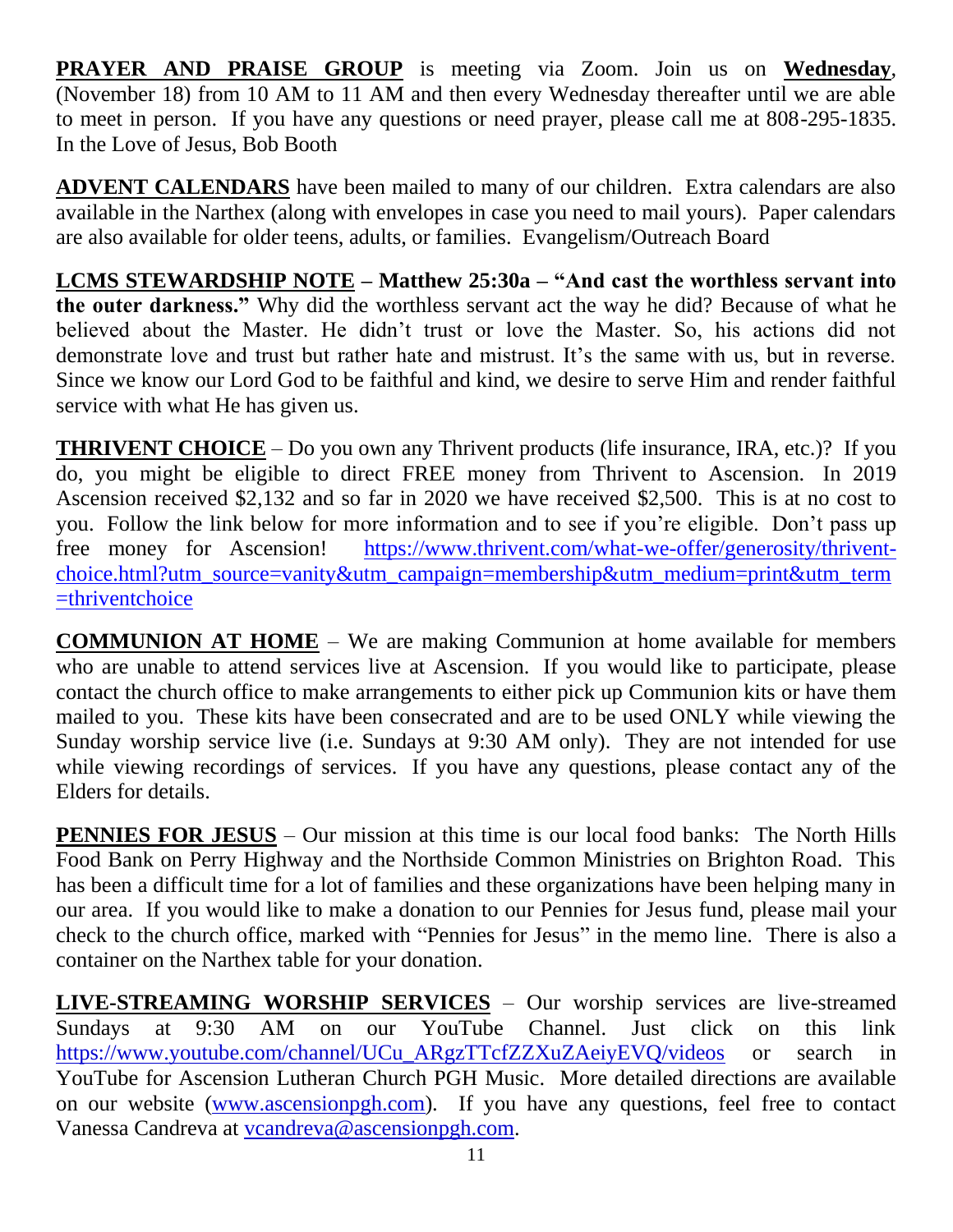**FOR SPIRITUAL NEEDS/EMERGENCIES,** please feel free to contact one of the Elders listed below:

| 412-780-1647 |
|--------------|
| 412-654-4146 |
| 808-295-1835 |
| 412-999-4856 |
| 412-726-1934 |
| 724-272-0441 |
|              |

**CANCELLED STAMPS** – If you are saving cancelled stamps for the LWML, please make sure that there is a 1/4-inch margin around the stamp and there are no damaged edges. Please put your stamps in Sandy Malarkey's or Janet Seitz's mailbox in the Narthex.

**SOCIAL MEDIA** – Ascension is on Facebook [\(www.facebook.com/AscensionPgh\)](http://www.facebook.com/AscensionPgh), Google Plus [\(https://plus.google.com/+AscensionLutheranChurchPittsburgh\)](https://plus.google.com/+AscensionLutheranChurchPittsburgh), and Twitter [\(www.twitter.com/AscensionPgh\)](http://www.twitter.com/AscensionPgh). You don't have to have accounts to view our pages online. Please do check us out (and "Like"/follow us).

**EMAIL ACCOUNTS** – Please use the email addresses below for contacting these individuals/groups:

| President                                  | president@ascensionpgh.com |
|--------------------------------------------|----------------------------|
| Treasurer (Patti Lopresto)                 | treasurer@ascensionpgh.com |
| <b>Financial Secretary (Bob Marcellus)</b> | finance@ascensionpgh.com   |
| Elders                                     | elders@ascensionpgh.com    |
| <b>Board of Christian Education</b>        | education@ascensionpgh.com |
| <b>Board of Trustees</b>                   | trustees@ascensionpgh.com  |
| <b>SOAR Respite Nights</b>                 | soar@ascensionpgh.com      |
| Music Director (Vanessa Candreva)          | vcandreva@ascensionpgh.com |
| Secretary (Barbara Marcellus)              | secretary@ascensionpgh.com |

**CLOTHING RECYCLING PROGRAM** – Don't forget to recycle your clothes in our recycle bins in the parking lot!

#### **COMMUNITY CONNECTIONS**

**THE LUTHERAN HOUR** is on WWNL/1080 AM on Saturdays at 3:30 PM and on Tuesdays at 12:30 PM. Read or listen to the sermon at [www.lutheranhour.org.](http://www.lutheranhour.org/) **November 22, 2020: "Politics in Perspective"** Political turmoil is nothing new and political security is only temporary. We can't escape politics. However, Dr. Michael Zeigler offers good news of a kingdom that cannot be overthrown and will never pass away. (Daniel 7:1-14) Speaker: Rev. Dr. Michael Zeigler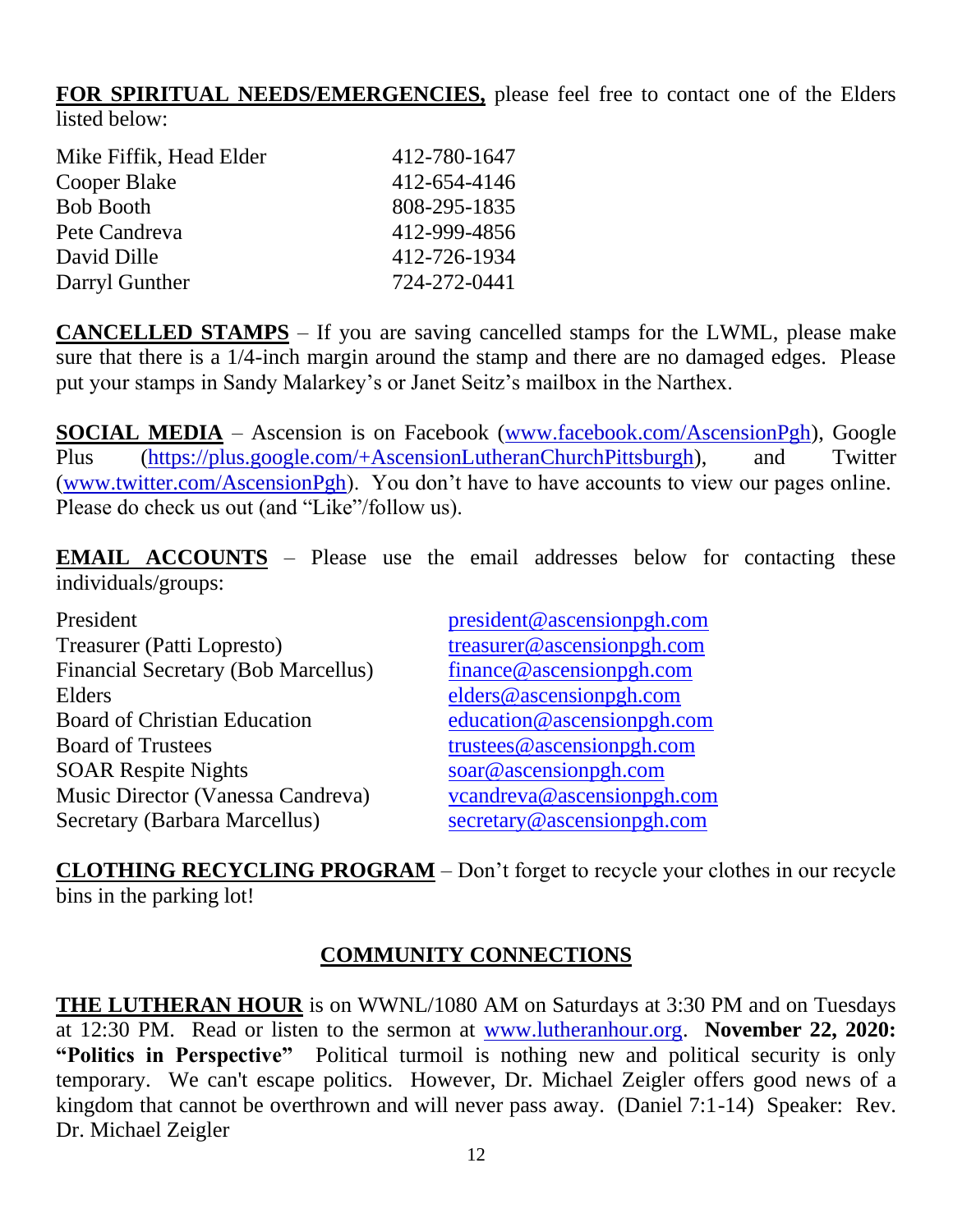**KFUO RADIO**, a media ministry extension of LCMS congregations, shares Christ for you anytime, anywhere on KFUO.org via worship services, Bible and theology studies, practical talk programs, and sacred music. You can find programs on demand at [kfuo.org](https://kfuo.us19.list-manage.com/track/click?u=54af661ed49340a315983cb13&id=6b18fb3975&e=70f15d3981) and wherever you get your podcasts! Find us on social: @KFUOradio on [Facebook,](https://kfuo.us19.list-manage.com/track/click?u=54af661ed49340a315983cb13&id=6e0aa68f93&e=70f15d3981) [Twitter,](https://kfuo.us19.list-manage.com/track/click?u=54af661ed49340a315983cb13&id=4eb50143c9&e=70f15d3981) and [Instagram.](https://kfuo.us19.list-manage.com/track/click?u=54af661ed49340a315983cb13&id=f77b7f535b&e=70f15d3981) This week on KFUO.org, finish 2 Timothy and begin Titus on Sharper Iron's "The Word is Trustworthy" series (weekdays at 8:00 a.m. CT), study a curious theological topic on Cross Defense (11/16 at 2:00 p.m. CT), consider how our Lutheran Confessions tie into our life in the church on Concord Matters (11/17 at 2:00 p.m. CT), and continue studying 2 Samuel on Thy Strong Word (weekdays at 11:00 a.m. CT).

**AL'S BIKE DRIVE** – The need to help parents provide a gift to their child is even greater this year. Because of a shortage of available bikes, Al's Bike Drive will purchase as many bikes as will be made available to us as well as help to stock the Toys for Tots warehouses with other toys. Checks can be mailed to: Al's Bike Drive, 1736 Ferguson Road, Suite 200, Allison Park, PA 15101. You may donate online at [www.alsbike.org.](http://www.alsbike.org/) For more information, you may contact us at [Alsbikedrive@gmail.com](mailto:Alsbikedrive@gmail.com) or 412-229-7783. Your tax-deductible donation will make it possible to provide a bike or toy to a child in southwestern Pennsylvania! Thank you for your support!

**CHRISTIAN COUNSELING ASSOCIATES** is a full-service counseling center committed to using the resources of the Christian faith in helping individuals and families achieve emotional, spiritual, and physical well-being. Licensed and certified professional counselors provide all services. Available services include help for those seeking professional help for emotional and life challenges such as depression, anxiety, marital problems, addictions, grief, trauma, or any mental health concern. CCA offers services to adults, children, adolescents, and families. Christian counseling engages a faith-based process of change that can equip individuals to overcome the challenges they face. CCA accepts many different health insurances for payment and offers a sliding fee scale if there is no insurance. Ascension provides office space for CCA. For more information or to schedule an appointment, call 724-396-1510.

**LIFE QUOTE:** "To be sure, our God Father does not give the vocation of a large family to everyone. (And, of course, any quantity of family and offspring He bestows is a great benefit.) But we need not despise proliferation the way the world does. Indeed, we may appreciate and assist our brothers and sisters who engage in this holy (and delightful!) calling. And we may also raise our young ones to cherish procreation and adoption more than any personal preferences or material possessions. The blessings of children always outweigh even the burdens!" *Rev. Michael W. Salemink, Executive Director of Lutherans For Life – A Life Quote from Lutherans For Life • [www.lutheransforlife.org](http://www.lutheransforlife.org/)*